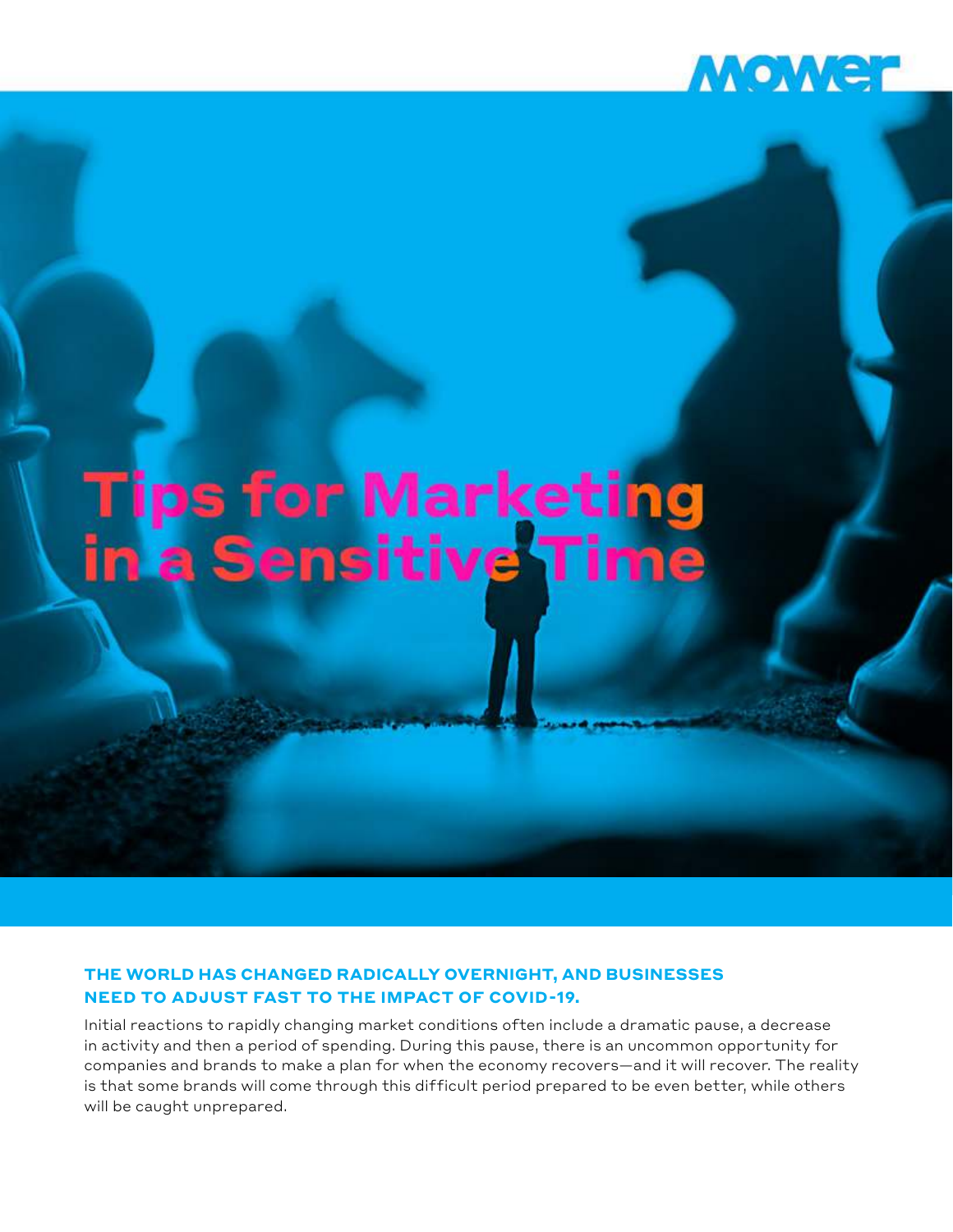## **HERE ARE SOME TIPS TO HELP YOUR COMPANY PREPARE:**

#### **1. What you communicate is highly sensitive.**

While we will enter a period of consumer desire for diversion and escapism, we are not there yet. There will be uncertainty and anxiety. Gaining and maintaining visibility now will lead to quick growth once market conditions begin to improve. Your brand will be the one they think of once they buy again—because you were there for them during the tough times.

Ask yourself:

- Do you have a great corporate social responsibility program that has always taken a backseat to your sales promotion efforts?
- Is your company providing some type of public benefit around COVID-19 management and recovery?
- Do you have a product or service that is (or should be) in demand because of the current conditions?

Now is the time to tell these stories and prove to your customers that you're here for them.

#### **2. How you communicate is highly sensitive.**

This is not a time to leverage fear. Even if your product or service is directly connected to COVID-19 issues, playing on fear never builds loyalty. Customers are anxious and stressed they're looking to be comforted. You should approach your communications with this in mind and attend to the emotional and functional needs of your customers, not the reason for those needs.

A perfect example of this is the significant increase in television spots for Campbell's® Tomato Soup and Puff's®, and how the brands approach these sensitivities. Neither company even mentions COVID-19. Both just comfortingly remind consumers that these brands are here to help them feel better.

Even if you're not a consumer brand, the same situation and rules apply. For example, if you're a B2B provider of web-based meeting software, your communications should still cover the human-functional impact of your solutions. Show your software brand connecting people and maintaining business function. It's a time to be sensitive, not overly promotional.

## **3. Where you communicate is highly sensitive.**

Daily life flow and media consumption habits have changed. Heightened attention to news sources, working from home when possible, and increased consumption of social media are becoming the new normal as people increasingly need to connect from a distance. These are all important structural factors to consider in the media landscape and hold important implications for your marketing plans. It is also a time where brand safety and trust are more important than ever before. While you do want to expand your reach during this period, it needs to be through channels you are confident will only improve that trust.